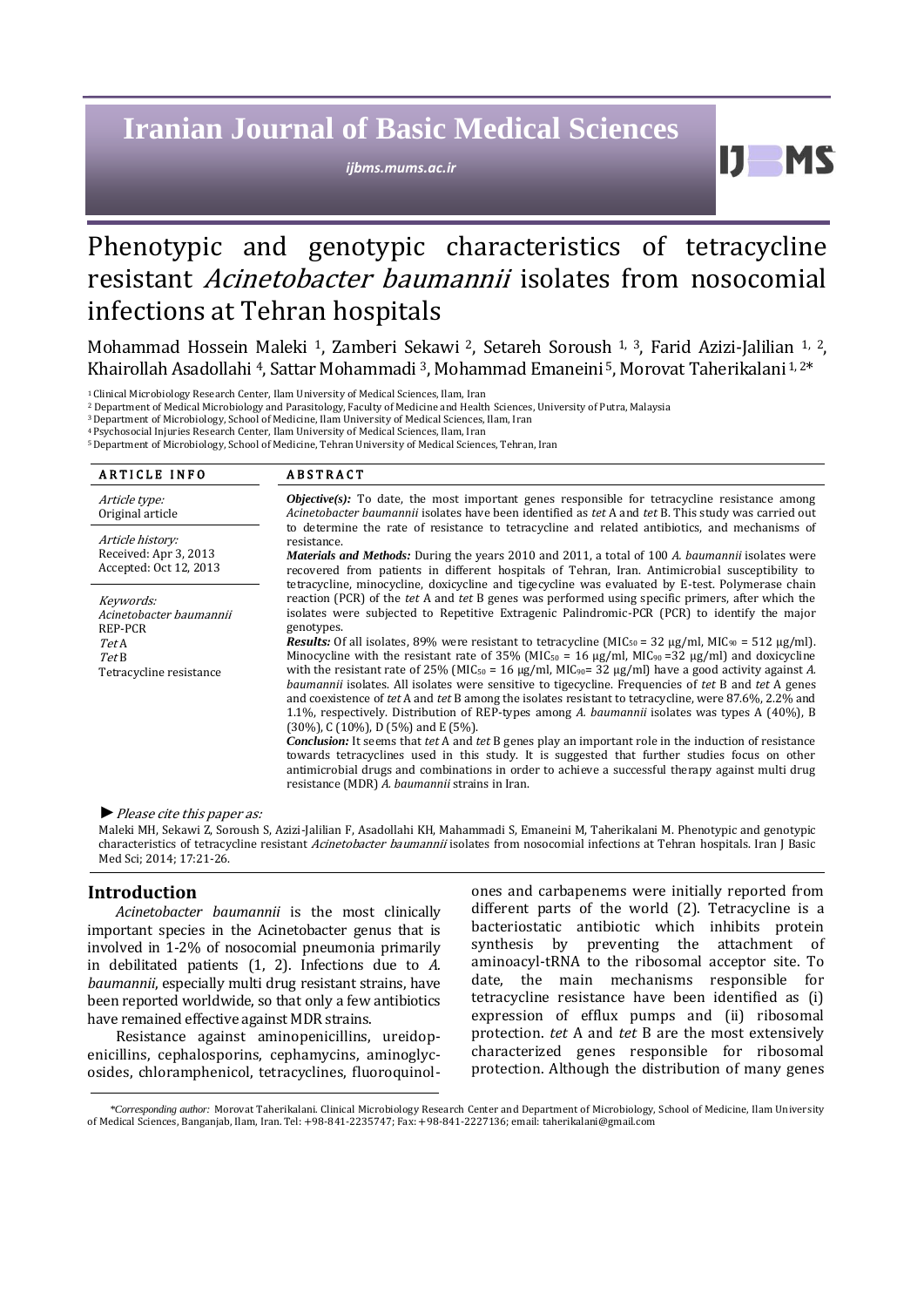responsible for resistance towards antimicrobial agents especially carbapenems and aminoglycosides, has been previously reported among *A. baumannii* isolates in Iran (3-12).

There appears to be no comprehensive data concerning the mechanisms of resistance towards tetracycline and related antibiotics among *A. baumannii* isolates in this country. The aim of the present study was, therefore, to analyze the molecular mechanisms of resistance towards tetracycline and related antibiotics among clinical isolates of *A. baumannii* and to estimate the prevalence of the genetic constructs containing *tet* A and *tet* B genes in the isolates of this microorganism. Furthermore, the susceptibility of the isolates towards tigecycline (as a glycylcycline and a derivative of minocycline) and tetracyclines including tetracycline, minocycline and doxicycline was surveyed in this study.

## **Materials and Methods**

### *Study population*

A total of 100 non-repetitive *A. baumannii* isolates were recovered in years 2010 and 2011 from patients in different hospitals of Tehran, Iran. The isolates were non-repetitive, meaning that each isolate was obtained from a particular patient and each patient was sampled only once. These isolates were cultured from wounds ( $n = 40$ ), the trachea ( $n =$ 30), blood (n = 10), urine (n = 15), and catheter (n = 5). Strains were isolated mainly from patients in intensive care units ( $n = 36$ ), burned ward ( $n = 30$ ), internal ward ( $n = 20$ ) and surgery ( $n = 4$ ) from eight hospitals in Tehran, Iran.

All the isolates were identified as *A. baumannii* by the detection of *blaOXA-51-like*, an intrinsic and species specific gene, using API 20NE and biochemical testing according to those reported in previous reports (13).

#### *Antimicrobial susceptibility*

Using E-test, the susceptibility of all the isolates toward tetracycline, minocycline, doxicycline and tigecycline was tested. The isolates were then interpreted according to the manufacturer instructions and CLSI guidelines (14). *Escherichia coli*, ATCC 25922 and *Pseudomonas aeruginosa,* ATCC 27852 were used as internal control. MIC interpretative standards for together tetracycline, minocycline and doxicycline was  $S: \leq 4\mu g/ml$ , I: 8 μg/ml and R: ≥16 μg/ml, respectively. The criteria defined by the US Food and Drug Administration (FDA) for Enterobacteriaceae were used for tigecycline ( $\leq 2$ ,  $\geq 4$  µg/ml for susceptible and non susceptible strains, respectively) (15).

#### *DNA extraction*

Strains were maintained at -70°C in 80% /20% (v/v) glycerol in LB medium to preserve genetic variation during storage and were grown overnight on MacConkey agar at 37°C. DNA extraction was carried out by DNA Extraction kit (BIONER, Republic of Korea) in accordance with the manufacturer instructions. DNA was stored at -20°C until further use.

#### *PCR amplification of tet A and tet B genes*

The PCR products for *tet A* and *tet* B genes were considered presumptive positive based on amplicon sizes of 164bp and 206 bp, respectively. In the case of a negative PCR, PCR amplifications were repeated at least twice for these genes. A negative control was run along each PCR.

The primer sequences included *tet A* (F: 5'-GCG CGATCTGGTTCACTCG-3'; R: 5'-AGTCGACAGYRGCG CCGGC-3') and *tet B* (F: 5'- CGTGAATTTATTGCTT CGG-3'; R: 5'-ATACAGCATCCAAAGCGCAC-3') (16). PCR were performed in a final volume of 25 μl containing 1X PCR buffer, 2 mM  $MgCl<sub>2</sub>$ , 2 mM dNTPs, 10 pmol of primers, 0.25 U Taq DNA polymerase (Fermentas, UK) and 5 μl of template DNA.

PCR conditions included 30 cycles of amplification under the following conditions: denaturation at 95°C for 30 s, annealing at 56°C for 1 min, and extension at 72°C for 1 min/kb product. Cycling was followed by a final extension at 72°C for 10 min. PCR products were resolved on 1.0% agarose gels, stained with ethidium bromide, and photographed with UV illumination. The 100-bp DNA ladder was used to assess PCR product size.

#### *REP-PCR*

All the isolates were subjected to REP-PCR typing method for finding common REP-types among all of the isolates. The primers used for REP-typing include F: 5'- IIIGCGCCGICATCAGGC-3' and R: 5'- ACGTCTTATCAGGCCTAC- 3' (17). Amplification reaction was performed in a final volume of 25μl. The reaction contain 2.5 μl of 10X PCR buffer, 1.25U Taq DNA polymerase (Fermentas, UK), 0.8 μl of 2 mM mixed dNTP,1.5 μl of 25 mM MgCl<sub>2</sub>, 1 μl of 10 pmol of primers and 5 μl of template DNA. Amplification reaction was carried out by thermal cycler (Eppendorf, Germany) with an initial denaturation at 94°C for 10 min, followed by 30 cycles of denaturation at 94°C for 1 min, annealing at 45°C for 1 min, and extension at 72°C for 1 min, followed by final extension at 72°C for 16 min. Samples (20 µl) of each PCR end-product were analysed on agarose 2% wlv gels.

#### **Results**

Tigecycline, being effective against all tested *A. baumannii* isolates (100/100), was the most effective antimicrobial agent with the MIC<sub>50</sub> =  $0.125 \mu g/ml$  to  $MIC<sub>90</sub> = 2 \mu g/ml$ . Resistance rate against doxicycline, minocycline and tetracycline was 18%, 19% and 80%, respectively (Table 1, 2). Totally, 50 % (n =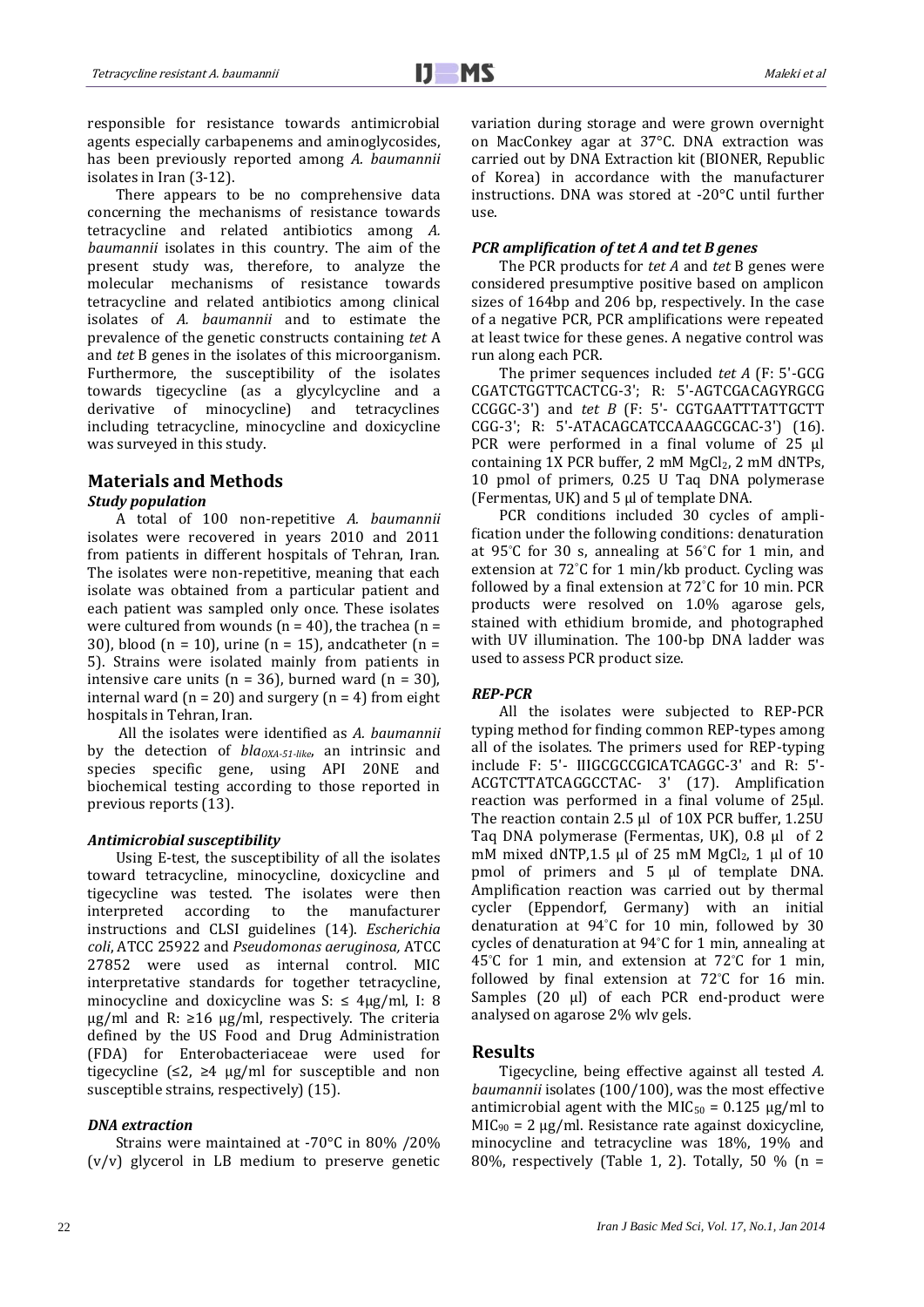**Table 1.** Antimicrobial susceptibility patterns of tetracycline and related antibiotic against *Acinetobacter baumannii* isolates

|              |               | MIC vlues             |                    |           | N(%)         |           |
|--------------|---------------|-----------------------|--------------------|-----------|--------------|-----------|
| Antibiotics  | Ranges of MIC | $MIC50$ ( $\mu$ g/ml) | $MIC90 (\mu g/ml)$ | Sensitive | Intermediate | Resistant |
| Tigecycline  | $0.125 - 2$   | 0.5                   |                    | 100(100)  |              |           |
| Tetracycline | 0.125-512     | 32                    | 512                | 11 (11%)  | 9(9%)        | 80 (80%)  |
| Minocycline  | 0.125-512     | 16                    | 32                 | 65 (65)   | 16(16)       | 19(19)    |
| Doxicycline  | 0.125-512     | 16                    | 32                 | 75 (75)   | 7 (7)        | 18 (18)   |
|              |               |                       |                    |           |              |           |

**Table 2.** MIC value of antibiotics against *Acinetobacter baumannii* isolates

| Antibiotics  | $\overline{MIC}$ diluted ( $\mu$ g/ml) |              |                  |    |    |          |              |              |              |              |     |          |          |
|--------------|----------------------------------------|--------------|------------------|----|----|----------|--------------|--------------|--------------|--------------|-----|----------|----------|
|              | 0.125                                  | 0.25         | 0.5              |    | 2  | 4        | 8            | 16           | 32           | 64           | 128 | 256      | 512      |
| Tetracycline |                                        | $\mathbf{0}$ | $\boldsymbol{0}$ | 2  | 4  | 4        | 9            | 19           | 19           |              | 2   |          | 26       |
| Minocycline  | 10                                     | 5            | 5                | 10 | 16 | 19       | 16           | 3            | 5            | 2            | 2   | 3        | 4        |
| Doxicycline  | 8                                      | 14           | 12               | 17 | 9  | 8        | $7^{\circ}$  | $\mathbf{2}$ | 5            | 2            | 2   | 2        | 5        |
| Tigecycline  | 21                                     | 31           | 28               | 10 | 10 | $\bf{0}$ | $\mathbf{0}$ | $\mathbf{0}$ | $\mathbf{0}$ | $\mathbf{0}$ | 0   | $\bf{0}$ | $\bf{0}$ |

**Table 3.** Distribution of tetracycline resistance genes among *Acinetobacter baumannii* isolates regarding different antibiotics

| Antibiotics     |                      | Tetracycline n (%) |            | Minocycline $n$ $\left(\frac{9}{0}\right)$ | Doxicycline n (%) |           |
|-----------------|----------------------|--------------------|------------|--------------------------------------------|-------------------|-----------|
|                 | $R(n=80)$<br>I (n=9) |                    | I $(n=16)$ | $R(n=19)$                                  | $(n=7)$           | $R(n=18)$ |
| Gene/s          |                      |                    |            |                                            |                   |           |
| tet A           | 0(0)                 | 2(2.5)             | 1(6.25)    | 3(15.7)                                    | 2(28.5)           | 3(16.6)   |
| tet B           | 4(44.4)              | 74 (83.1)          | 5(31.2)    | 6(31.5)                                    | 2(28.5)           | 8 (44.4)  |
| $tet A + tet B$ | 0(0)                 | 1 (1.2)            | 5(31.2)    | 5(26.3)                                    | 2(28.5)           | 4(22.2)   |
| None            | 5(55.5)              | 3(3.7)             | 5(31.2)    | 5(26.3)                                    | 1 (14.2)          | 3(16.6)   |

50/100) and 4% ( $n = 4/100$ ) of all the strains were only resistant to tetracycline and minocycline, respectively. Resistance rates of combinations of tetracycline + minocycline, tetracycline + minocycline + doxicycline, tetracycline + doxicycline, and minocycline + doxicycline were  $16\%$  (n =  $16/100$ ), 13% (n = 13/100), 10% (n = 10/100) and 2% (n =  $2/100$ ), respectively. Among the isolates, 4 (n = 4/100; 4%) were sensitive to all the antibiotics used in this study whilst 96 ( $n = 96/100$ ; 96%) were resistant to at least one antibiotic among which  $13$  (n = 13/96; 13.54%) were resistant to all the antibiotics used in this study. Among the resistant isolates, 36 (n = 36/96; 37.5%) were recovered from ICU, 30 from burns ward (n = 30/96; 31.2%), 20 from internal ward (n = 20/96; 20.8%) and  $4(n = 4/96, 4.1\%)$  from surgery ward, respectively. Nearly all tetracycline resistant isolates harbored at least one resistance gene (Table 3). *Tet* B was the most frequent encoding gene among tetracycline  $(n = 78/89; 87.6\%)$ , minocycline ( $n = 11/35$ ; 31.4%) and doxicycline ( $n =$ 10/25; 40%) resistant *A. baumannii* isolates (Table 3). Coexistences of *tet* A + *tet* B was seen among 1.1% (1 out of 80) of the tetracycline resistant isolates, 31.2% (5 out of 16) of the minocycline resistant and 44.4% (8 out of 18) of the doxicycline resistant *A. baumannii* isolates. According to Table 3 less than 50% of intermediate isolates (intermediate resistance to tetracycline: 44.4%, intermediate resistance to minocycline: 31.2% and intermediate resistance to doxycycline: 28.5%) harbored *tet* B gene (Table 3). REP-PCR showed five clusters A, B, C, D and E with distribution rates of 40% ( $n = 40/100$ ), 30% (n = 30/100), 10% (n = 10/100), 5% (n = 5/100) and 5% (5/100) among tetracycline resistant *A. baumannii* isolates, respectively. The REP patterns between ten *A. baumannii* isolates could not be distinguished by REP-fingerprinting (Dendrograme 1).

#### **Discussion**

The current study can be considered as the first comprehensive study evaluating tetracycline resis-tant *A. baumannii* isolates containing *tet* A and *tet* B resistance determinants in different hospital of Tehran, Iran.

In most clinical practices, tetracyclines are not commonly used as treatments against *A. baumannii* infections due to the lack of data demonstrating their therapeutic efficacy. As a result, tetracycline resistance is not routinely monitored for multi-drug resistant *A. baumannii* and very few data are avail-able on the phenotypic and genotypic characteri-zation of resistance against these bacteriostatic agents among *A. baumannii* strains in Iran. Limited data was previously reported regarding tetracycline resistance among *A. baumannii* strains isolated from burn patients in one educational hospital in Tehran, Iran (6, 8, 12). The current study was, however, carried out in different hospitals and different samples.

Most of the *A. baumannii* strains in this study (n = 89/100; 89%) were tentatively classified as tetracycline resistant based on an E-test (MIC<sub>50</sub> =  $32_{\text{ug/ml}}$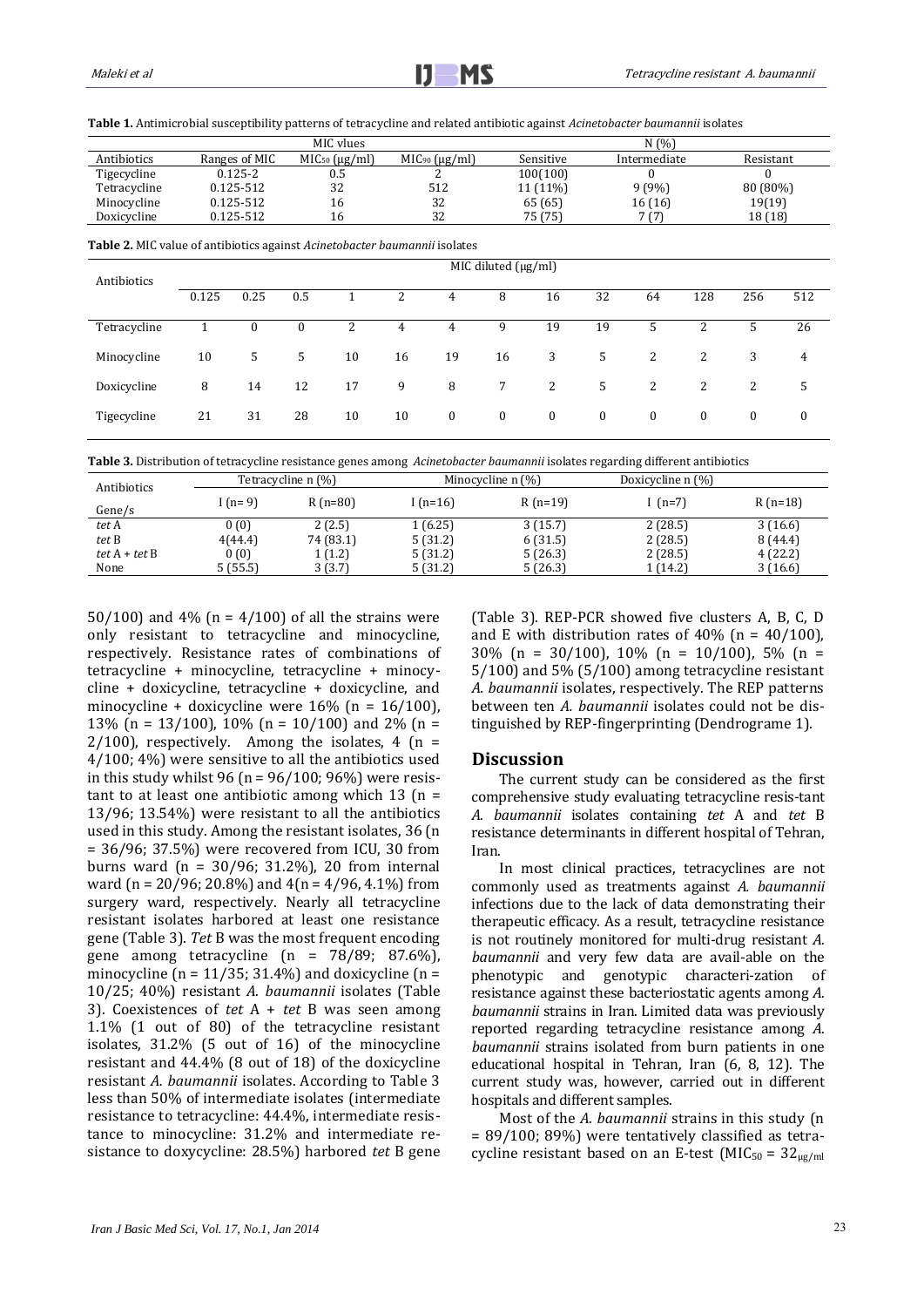

**Dendrogram 1.** Determination of different REP-types A, B, C, D and E among *Acinetobacter baumannii* isolates and their clonal relationships by Total Lab TL120 software. Advanced analysis of 1D gel electrophoresis gel images

and MIC<sub>90</sub> = 512<sub>µg/ml</sub>). Resistance of the isolates was subsequently confirmed by MIC values of ≥16 μg/ml, which is the proposed clinical breakpoint of CLSI to define resistance against tetracycline, minocycline and doxicycline.

In this study, like the report from Iran (18), all of the isolates were sensitive to tigecycline, however, in recent reports from Iran, tetracycline resistant *A. baumannii* isolates was reported from Tehran and Tabriz (15, 19).

Tigecycline is a novel expanded broad-spectrum glycylcycline antibiotic that has a good activity against isolates which are either resistant and/or sensitive to tetracycline, minocycline and doxicycline. It seems that the activity of tigecycline is not affected by the tetracycline resistance mechanisms described above. Although resistance to tigecycline is not seen among *A. baumannii* isolates, it has been recently shown that resistance against these antibiotics may exist due to the over expression of AdeABC efflux pump (20-22). Both tigecycline highly resistant and sensitive *A. baumannii* have been reported from all over the world (22, 23).

Being highly resistant to tetracycline is common among *A. baumannii* isolates and the result of this study confirmed those data (24).

Activity of doxycycline in our Iranian *A. baumannii* isolates is in line with the reports from European countries. Mezzatesta and collageous also found that 94% of the isolates were sensitive to doxycycline (22).

Likewise, Pei *et al* reported high degree of sensitivity to minocycline. We also found minocycline has a moderate activity against *A. baumannii* isolates with the sensitivity rate of 65% (25). The result of Denis *et al* study which showed MDR *A. baumannii* isolates in USA, were susceptible to tigecycline and minocycline is in consistency with our results (26).

The results, however, suggested a higher prevalence of the *tet* B gene among these clinical isolates (n = 78/89; 87.6%).

These results are consistent with those of Guardabassi *et al*, who found that *tet* A and *tet* B are the genes responsible for tetracycline resistance (27).

The results of this study, therefore, supports these data, since the *tet* A gene was identified in the strains resistant to tetracycline but not in those resistant to minocycline, whilst the gene was not found in the strains resistant to both antibiotics (28). These strains may possess the *tet* B determinant, which would confer with the resistance to both antibiotics. The genes *tet* A and *tet* B were not detected in 22 clinical isolates of tetracycline resistant *A. baumannii*. Tetracycline resistance in these isolates is probably due to other resistance genes and efflux pumps (29). REP-patterns could not be distinguished in ten of the isolates studied. Furthermore, only five clusters were identified among the *A. baumannii* isolates. Patterns of resistance and distribution of *tet* A and *tet* B genes among different cluster were different. It seems that *A. baumannii* molecular typing via PCR-based methods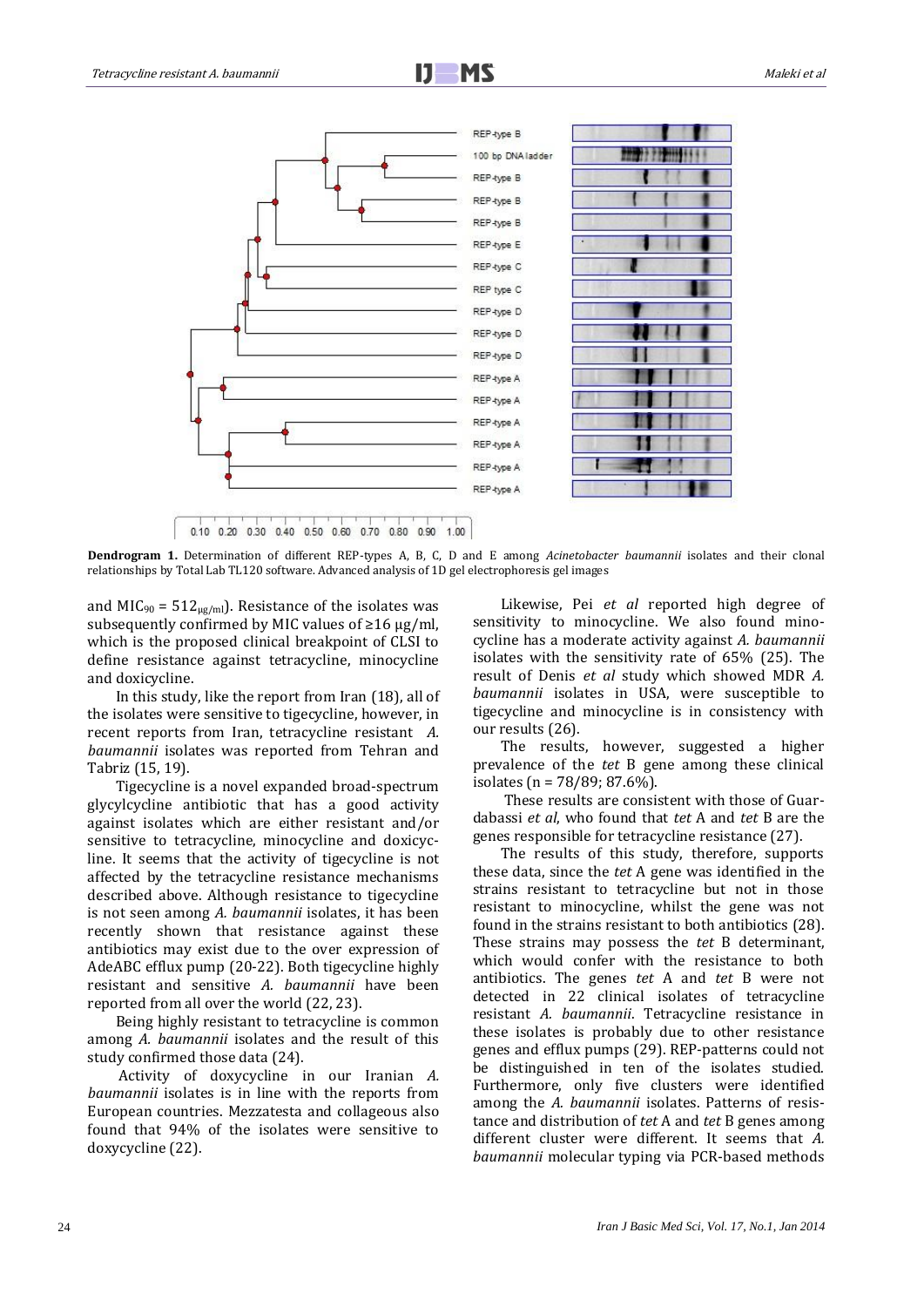such as REP, could be beneficial in the differentiation of different strains of *A. baumannii* (30-33).

Despite the increased frequency of multidrug resistance among the *A. baumannii* strains from Iran, only a little information exists regarding the antimicrobial resistance of this Gram negative bacillus in Tehran, Iran. The results of this study confirms those of the previous study which was carried out only on burn patients and which reported *tet* A and *tet* B as the most frequent mechanisms of tetracycline resistance among Iranian *A. baumannii* isolates. The identification of *tet* A and *tet* B in this study also confirms the wide geographical distribu-tion of these resistance genes among tetracycline resistant *A. baumannii* strains. The results show that surveillance for multidrug resistant *A. baumannii* should be maintained and careful infection control and cautious use of antibiotics must be taken into consideration.

#### **Ethics**

This study received approval from Ilam University of Medical Sciences Ethics Committee, Ilam, Iran.

#### **Acknowledgment**

This work was supplied by Ilam University of Medical Sciences, Ilam, Iran. We gratefully thank all the staff of Department of Medical Microbiology of Ilam, especially Mr. Ali Hematian for all supports during this project.

#### **References**

1. Peleg AY, Seifert H, Paterson DL. Acinetobacter baumannii: emergence of a successful pathogen. Clin Microbiol Rev 2008; 21:538-82.

2. Hanlon GW. The emergence of multidrug resistant Acinetobacter species: a major concern in the hospital setting. Lett Appl Microbiol 2005; 41:375-378.

3. Asadollahi K, Alizadeh E, Akbari M, Taherikalani M, Niakan M, Maleki A, *et al*. The role of bla(OXA-like carbapenemase) and their insertion sequences (ISS) in the induction of resistance against carbapenem antibiotics among Acinetobacter baumannii isolates in Tehran hospitals. Roum Arch Microbiol Immunol 2011; 70: 153- 158.

4. Asadollahi, K., Taherikalani M, Maleki A, Alizadeh E, Valadbaigi H, Soroush S, *et al*. Diversity of aminoglycoside modifying enzyme genes among multidrug resistant Acinetobacter baumannii genotypes isolated from nosocomial infections in Tehran hospitals and their association with class 1 integrons. Acta Microbiol Immunol Hung 2011; 58: 359-370.

5. Feizabadi MM, Fathollahzadeh B, Taherikalani M, Rasoolinejad M, Sadeghifard N, Aligholi M, *et al*. Antimicrobial susceptibility patterns and distribution of blaOXA genes among Acinetobacter spp. Isolated from patients at Tehran hospitals. Jpn J Infect Dis 2008; 61: 274- 278.

6. Taherikalani M, Fatolahzadeh B, Emaneini M, Soroush S, Feizabadi MM. Distribution of different carbapenem resistant clones of Acinetobacter baumannii in Tehran hospitals. New Microbiol 2009; 32:265-271.

7. Soroush S, Haghi-Ashtiani MT, Taheri-Kalani M, Emaneini M, Aligholi M, Sadeghifard N, Pakzad I, *et al.* Antimicrobial resistance of nosocomial strain of Acinetobacter baumannii in Children's Medical Center of Tehran: a 6-year prospective study. Acta Med Iran 2010; 48: 178-184.

8. Akbari M,Niakan M, Taherikalani M, Feizabadi MM, Azadi NA, Soroush S, *et al.* Rapid identification of Iranian Acinetobacter baumannii strains by single PCR assay using BLA oxa-51 -like carbapenemase and evaluation of the antimicrobial resistance profiles of the isolates. Acta Microbiol Immunol Hung 2010; 57: 87-94.

9. Taherikalani M, emadi G, Geliani KN, Fatollahzadeh B, Soroush S, Feizabadi MM.Emergence of multi and pan-drug resistance Acinetobacter baumannii carrying blaOXA-type carbapenemase genes among burn patients in Tehran, Iran. Saudi Med J 2008; 29:623-624.

10. Kalantari N, Taherikalani M, Parvaneh N and Mamishi S. Etiology and antimicrobial susceptibility of bacterial septic arthritis and osteomyelitis. Iran J Public Health 2007; 36: 27-32.

11. Haghi-Ashteiani M, Sadeghifard N, Abedini M, Soroush S, Taheri-Kalani M. Etiology and antibacterial resistance of bacterial urinary tract infections in children's medical center, Tehran, Iran. Acta Medica Iranica 2007; 45: 153-157. 12. Asadollahi P, Akbari M, Soroush S, Taherikalani M, Asadollahi K, Sayemiri K, *et al*. Antimicrobial resistance patterns and their encoding genes among Acinetobacter baumannii strains isolated from burned patients. Burns 2012; 38: 1198-203.

13. Akbari M, *et al.* Rapid identification of Iranian Acinetobacter baumannii strains by single PCR assay using blaOXA-51-like carbapenemase and evaluation of the antimicrobial resistance profiles of the isolates. Acta Microbiologica et Immunologica Hungarica 2010; 57: 431.

14. CLSI, Methods for dilution antimicrobial susceptibility tests for bacteria that grow aerobically; approved standard, 8th ed. Clinical and Laboratory Standards Institute, Wayne: PA., 2009. CLSI document p. M7-A8.

15. Pajand O, Rezaee MA, Nahaei MR, Mahdian R, Aghazadeh M, Soroush MH, *et al.* Study of the carbapenem resistance mechanisms in clinical isolates of Acinetobacter baumannii: Comparison of burn and non-burn strains. Burns 2013; 39:1414-1419.

16. Srinivasan VB, Rajamohan G, Pancholi P, Stevenson K, Tadesse D, Patchanee P, *et al.* Genetic relatedness and molecular characterization of multidrug resistant Acinetobacter baumannii isolated in central Ohio, USA. Ann Clin Microbiol Antimicrob 2009; 8:21.

17. Vila J, Marcos MA, Jimenez de Anta MT. A comparative study of different PCR-based DNA fingerprinting techniques for typing of the Acinetobacter calcoaceticus-A. baumannii complex. J Med Microbiol 1996; 44:482-489.

18. Safari M, Saidijam M, Bahador A, Jafari R, Alikhani MY.High Prevalence of Multidrug Resistance and Metallo-<br>beta-lactamase (Mbetal.) producing Acinetobacter beta-lactamase (MbetaL) producing Acinetobacter Baumannii Isolated from Patients in ICU Wards, Hamadan, Iran. J Res Health Sci 2013; 13:162-167.

19. Bahador A, Taheri M, Pourakbari B, Hashemizadeh Z, Rostami H, Mansoori N, *et al*. Emergence of rifampicin, tigecycline, and colistin-resistant Acinetobacter baumannii in Iran; spreading of MDR strains of novel International Clone variants. Microb Drug Resist 2013; 19:397-406.

20. Ruzin A, Keeney D, Bradford PA. AdeABC multidrug efflux pump is associated with decreased susceptibility to tigecycline in Acinetobacter calcoaceticus-Acinetobacter baumannii complex. J Antimicrob Chemother 2007; 59:1001-1004.

21. Seifert H, Stefanik D, Wisplinghoff H. Comparative in vitro activities of tigecycline and 11 other antimicrobial agents against 215 epidemiologically defined multidrugresistant Acinetobacter baumannii isolates. J Antimicrob Chemother 2006; 58:1099-1100.

22. Mezzatesta ML, Trovato G, Gona F, Nicolosi VM, Nicolosi D, Carattoli A, *et al. In vitro* activity of tigecycline and comparators against carbapenem-susceptible and resistant